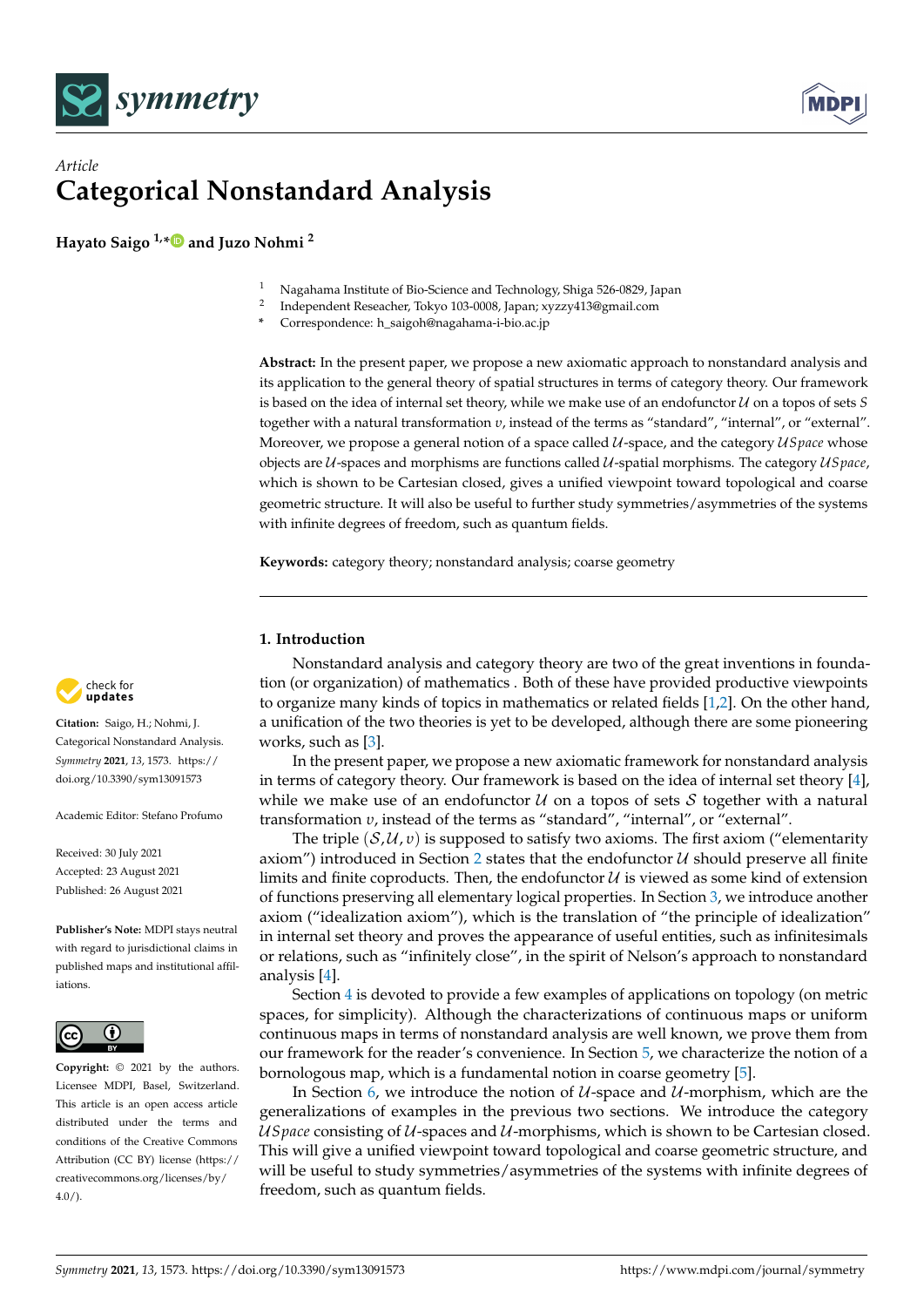#### <span id="page-1-0"></span>**2. Elementarity Axiom**

Let  $S$  be a topos of sets, i.e., an elementary topos with a natural number object satisfying well-pointedness and the axiom of choice (See [\[1\]](#page-7-0), which is based on the idea in [\[6\]](#page-8-1)). We make use of an endofunctor  $U : S \longrightarrow S$  with a natural transformation *<i>υ* : *Id<sub>S</sub>*  $\longrightarrow$  *U* satisfying two axioms, "elementarity axiom", and "idealization axiom".

Elementarity Axiom:  $U$  preserves all finite limits and finite coproducts.

**Remark 1.** U *does not necessarily preserve power sets. This is the reason for the name of "elementarity".*

It is easy to see that "elementarity axiom" implies the preservation of many basic notions, such as elements, subsets, finite cardinals (in particular, the subobject classifier 2), and propositional calculi. Moreover, the following theorem holds.

**Theorem 1.** U *is faithful.*

**Proof.** It preserves diagonal morphisms and complements.  $\Box$ 

**Theorem 2.** *For any element*  $x: 1 \longrightarrow X$ ,  $v_X(x) = U(x) \circ v_1$ .

**Proof.** By naturality of *v*. □

**Corollary 1.** *All components of υ are monic.*

From the discussion above, a set *X* in *S* is to be considered as a canonical subset of  $U(X)$  through  $v_X : X \longrightarrow U(X)$ . Hence,  $U(f) : U(X_0) \longrightarrow U(X_1)$  can be considered as "the function induced from  $f: X_0 \longrightarrow X_1$  through  $v$ ."

**Definition 1.** Let A, *B* be objects in S. The function  $ev_{A,B}: A \times B^A \longrightarrow B$  satisfying

$$
ev_{A,B}(a,f)=f(a)
$$

*for all*  $(a, f) \in A \times B^A$  *is called the evaluation (for*  $A$ *,*  $B$ *) . The lambda conversion*  $\hat{g}: Z \longrightarrow Y^X$ *of*  $g: X \times Z \longrightarrow Y$  *is the function satisfying* 

$$
g = ev_{X,Y} \circ (1_X \times \hat{g}),
$$

*where*  $1_X \times \hat{g}$  denotes the function satisfying

$$
(1_X \times \hat{g})(x, z) = (x, \hat{g}(z)).
$$

*We define a family of functions*  $\kappa_{A,B}: \mathcal{U}(B^A) \longrightarrow \mathcal{U}(B)^{\mathcal{U}(A)}$  *in S by the lambda conversion of*  $\mathcal{U}(ev_{A,B}) : \mathcal{U}(A \times B^A) \cong \mathcal{U}(A) \times \mathcal{U}(B^A) \longrightarrow \mathcal{U}(B).$ 

The theorem below means that  $\kappa_{A,B} \circ v_{BA}$  represents "inducing  $\mathcal{U}(f)$  from f through *υ*" in terms of exponentials.

**Theorem 3.** Let  $f : A \longrightarrow B$  be any function in S. Then,

$$
\kappa_{A,B}\circ v_{B^A}(\widehat{f})=\widehat{\mathcal{U}(f)}.
$$

*(Here,* <sup>b</sup> *denotes the lambda conversion operation.)*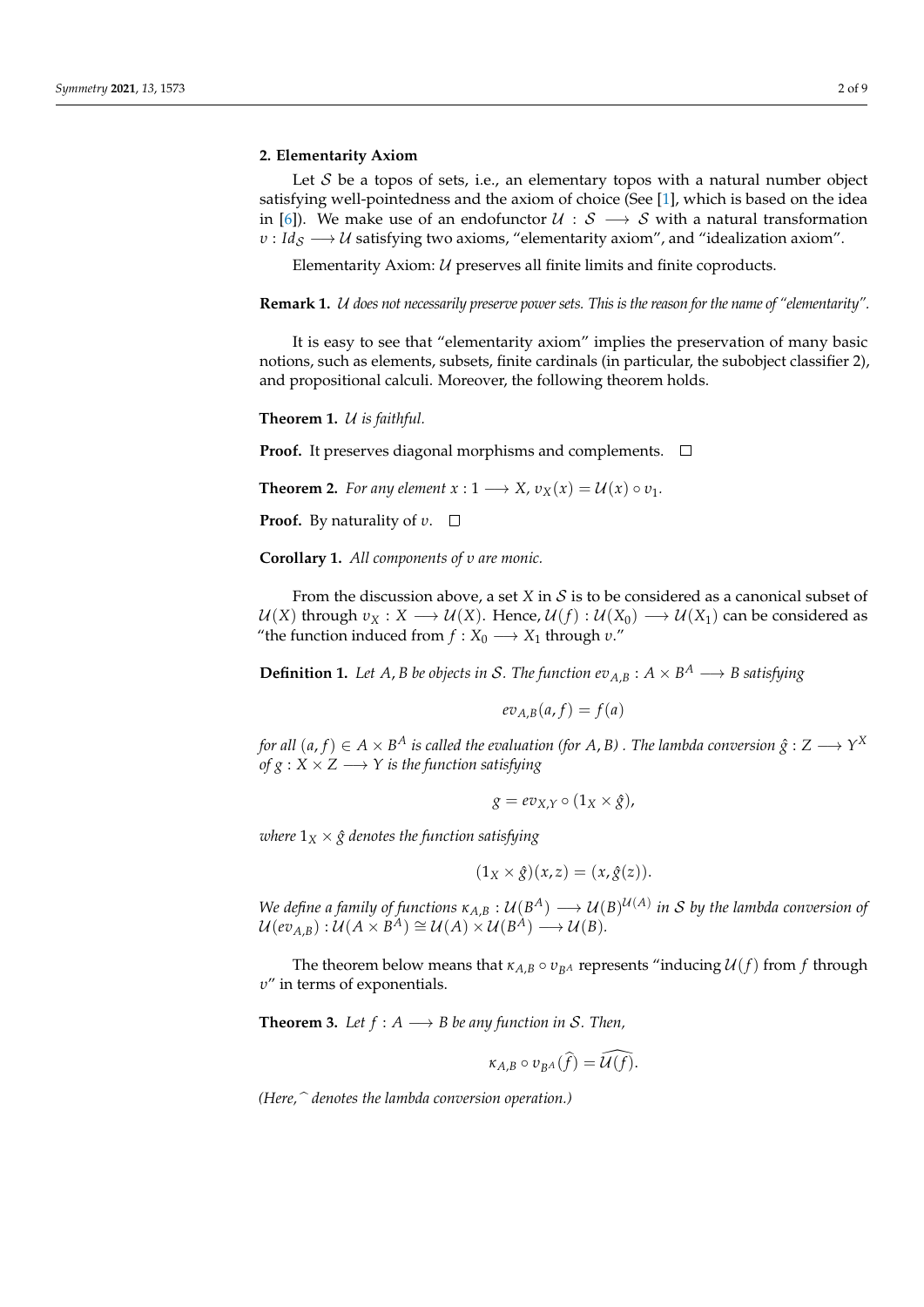**Proof.** Take the (inverse) lambda conversion of the left hand side of the equality to be proved. It is  $ev_{U(A),U(B)} \circ (id_{U(A)} \times \kappa_{A,B}) \circ (id_{U(A)} \times v_{BA}) \circ (id_{U(A)} \times \hat{f})$ . By the naturality of *v* and functorial properties of  $U$ , it is calculated as follows:



 $\Box$ 

**Corollary 2.**  $\kappa_{A,B} \circ v_{BA}$  *is monic.* 

**Notation 1.** *From here, we omit v and κ.*  $U(f)$  :  $U(X) \longrightarrow U(Y)$  *will be often identified with*  $f: X \longrightarrow Y$  and denoted simply as f instead of  $\mathcal{U}(f)$ .

**Theorem 4.** *Let*  $P: X \longrightarrow 2$  *be any proposition (function in S). Then,* 

$$
\forall_{x \in X} P(x) \Longleftrightarrow \forall_{x \in \mathcal{U}(X)} P(x).
$$

**Proof.**  $P: X \longrightarrow 2$  factors through "*true*" : 1  $\longrightarrow 2$  if and only if  $P: U(X) \longrightarrow 2$  factors thorough "*true*" :  $1 \rightarrow 2$ .  $\Box$ 

Dually, we obtain the following:

**Theorem 5.** *Let*  $P: X \longrightarrow 2$  *be any proposition (function in S). Then,* 

 $\exists_{x \in X} P(x) \Longleftrightarrow \exists_{x \in \mathcal{U}(X)} P(x).$ 

The two theorems above are considered as the simplest versions of "transfer principle". To treat with free variables and quantification, the theorem below is important. (The author thanks Professor Anders Kock for indicating this crucial point.)

## **Theorem 6.** U *preserves images.*

**Proof.** As  $U$  preserves all finite limits, it preserves monics. On the other hand, it also preserves epics since every functor preserves split epics and every epic in  $S$  is split epic (axiom of choice). Hence, the image, which is nothing but the epi-mono factorization, is preserved.  $\square$ 

## <span id="page-2-0"></span>**3. Idealization Axiom**

From our viewpoint, nonstandard Analysis is nothing but a method of using an endofunctor, which satisfies the "elementarity axiom" and the following "idealization axiom". The name is after "the principle of idealization" in Nelson's internal set theory [\[4\]](#page-7-3). Most of the basic ideas in this section have much in common with [\[4\]](#page-7-3), although the functorial approach is not taken in internal set theory.

**Remark 2.** *Internal set theory (IST) is a syntactical approach to nonstandard analysis consisting of the "principle of Idealization (I)" and the two more basic principles, called "principle of Standard-*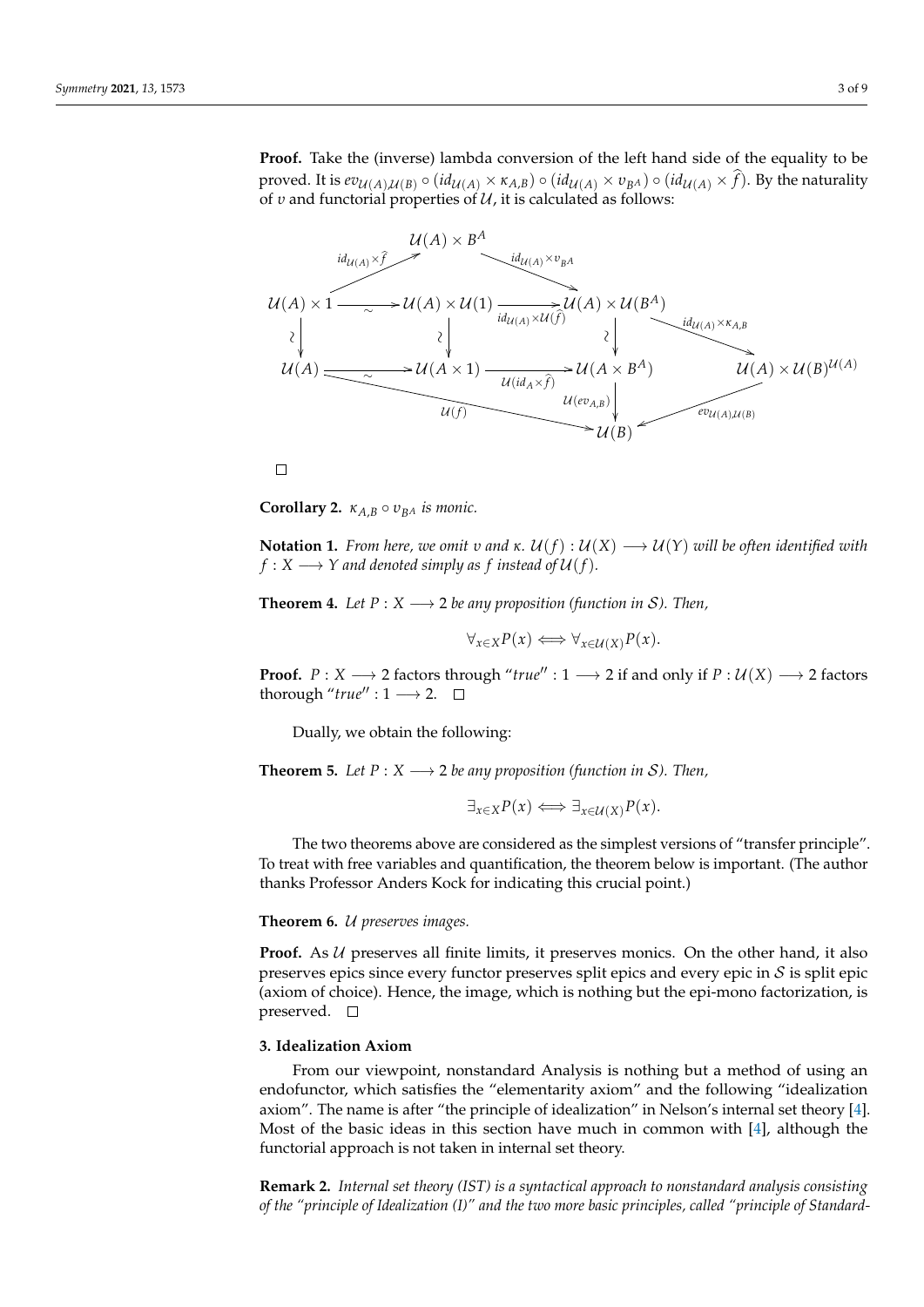**Notation 2.** For any set  $X$ ,  $\tilde{X}$  denotes the set of all finite subsets of  $X$ .

Idealization Axiom: Let *P* be an element of  $\mathcal{U}(2^{X \times Y})$ . Then,

$$
\forall_{x' \in \tilde{X}} \exists_{y \in \mathcal{U}(Y)} \forall_{x \in x'} P(x, y) \Longleftrightarrow \exists_{y \in \mathcal{U}(Y)} \forall_{x \in X} P(x, y).
$$

Or dually,

Idealization Axiom, dual form: Let *P* be an element of  $\mathcal{U}(2^{X \times Y})$  Then,

$$
\exists_{x' \in \tilde{X}} \forall_{y \in \mathcal{U}(Y)} \exists_{x \in x'} P(x, y) \iff \forall_{y \in \mathcal{U}(Y)} \exists_{x \in X} P(x, y).
$$

When *X* is a directed set with an order  $\leq$  and  $P \in \mathcal{U}(2^{X \times Y})$  satisfies the "filter condition", i.e.,

$$
\forall_{x_0 \in X} (P(x_0, y) \Longrightarrow \forall_{x \in X} (x \leq x_0 \Longrightarrow P(x, y))),
$$

or dually, the "cofilter condition", i.e.,

$$
\forall_{x_0 \in X} (P(x_0, y) \Longrightarrow \forall_{x \in X} (x_0 \leq x \Longrightarrow P(x, y))),
$$

then "idealization axiom" is simplified as the "commutation principle":

**Theorem 7** (Commutation Principle). If  $P \in \mathcal{U}(2^{X \times Y})$  satisfies the "filter condition" and *"cofilter condition" above, respectively, and then*

$$
\forall_{x \in X} \exists_{y \in \mathcal{U}(Y)} P(x, y) \Longleftrightarrow \exists_{y \in \mathcal{U}(Y)} \forall_{x \in X} P(x, y)
$$

*and*

$$
\exists_{x \in X} \forall_{y \in \mathcal{U}(Y)} P(x, y) \Longleftrightarrow \forall_{y \in \mathcal{U}(Y)} \exists_{x \in X} P(x, y)
$$

*holds, respectively.*

By the principle above, we can easily prove the existence of "unlimited numbers" in  $U(N)$ , where all arithmetic operations and order structure on N are naturally extended.

**Theorem 8** (Existence of "unlimited numbers"). *There exists some*  $\omega \in \mathcal{U}(\mathbb{N})$  *such that*  $n \leq \omega$ *for any n*  $\in \mathbb{N}$ *.* 

**Proof.** It is obvious that, for any  $n \in \mathbb{N}$ , there exists some  $\omega \in \mathbb{N} \subset \mathcal{U}(\mathbb{N})$  such that  $n < \omega$ .  $\Box$ 

As in  $S$ , we can construct rational numbers and the completion of them as usual, we have the object  $\mathbb R$ , the set of real numbers. Then, we obtain the following:

**Corollary 3.** *"Infinitesimals" do exist in*  $\mathcal{U}(\mathbb{R})$ *. That is, there exists some*  $r \in \mathcal{U}(\mathbb{R})$  *such that*  $|r| < R$  for any positive  $R \in \mathbb{R}$ .

## <span id="page-3-0"></span>**4. Topological Structure: Continuous Map and Uniform Continuous Map**

We will take an example of basic applications of nonstandard analysis within our framework, i.e., the characterization of continuity and uniform continuity in terms of a relation  $\approx$  ("infinitely close") on  $\mathcal{U}(X)$ , which is based on essentially the same arguments that are well-known in nonstandard analysis—particularly, internal set theory [\[4\]](#page-7-3). For simplicity, we will discuss only for metric spaces here. (For more general topological spaces, we can define  $\approx$  in terms of the system of open sets. See [\[4\]](#page-7-3) for example.)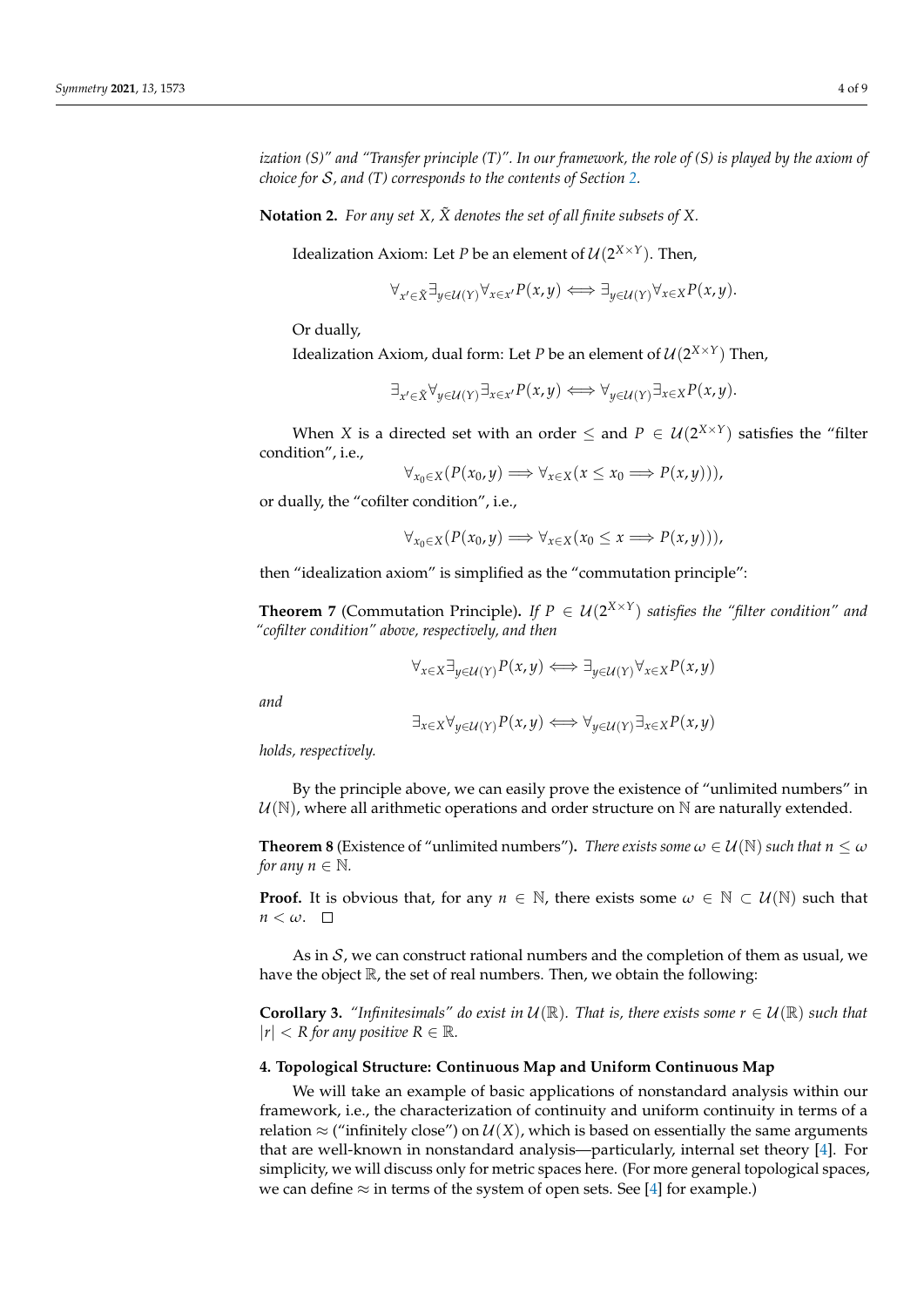**Definition 2** (Infinitely close). Let  $(X, d)$  be a metric space. We call the relation  $\approx$  on  $U(X)$ *defined below as "infinitely close":*

$$
x \approx x' \Longleftrightarrow \forall_{\epsilon \in \mathbb{R}} d(x, x') < \epsilon.
$$

That is,  $d(x, x')$  is infinitesimal. It is easy to see that  $\approx$  is an equivalence relation on  $U(X)$ .

**Theorem 9** (Characterization of continuity). Let  $(X_0, d_0)$ ,  $(X_1, d_1)$  be metric spaces and  $\approx_0$ ,  $\approx_1$ *be infinitely close relations on them, respectively. A map*  $f : X_0 \longrightarrow X_1$  *is continuous if and only if* 

$$
\forall_{x \in X_0} \forall_{x' \in \mathcal{U}(X_0)} (x \approx_0 x' \Rightarrow f(x) \approx_1 f(x'))
$$

*holds.*

**Proof.** We can translate the condition for *f* by using the usual logic, "commutation principle", and "transfer principle" as follows:

∀*x*

$$
\forall_{x \in X_0} \forall_{x' \in U(X_0)} (x \approx_0 x' \Rightarrow f(x) \approx_1 f(x'))
$$
  
\n
$$
\iff \forall_{x \in X_0} \forall_{x' \in U(X_0)} (\forall_{\delta \in \mathbb{R}} d_0(x, x') < \delta \Rightarrow \forall_{\epsilon \in \mathbb{R}} d_1(f(x), f(x')) < \epsilon)
$$
  
\n
$$
\iff \forall_{x \in X_0} \forall_{x' \in U(X_0)} \forall_{\epsilon \in \mathbb{R}} \exists_{\delta \in \mathbb{R}} (d_0(x, x') < \delta \Rightarrow d_1(f(x), f(x')) < \epsilon)
$$
  
\n
$$
\iff \forall_{x \in X_0} \forall_{\epsilon \in \mathbb{R}} \forall_{x' \in U(X_0)} \exists_{\delta \in \mathbb{R}} (d_0(x, x') < \delta \Rightarrow d_1(f(x), f(x')) < \epsilon)
$$
  
\n
$$
\iff \forall_{x \in X_0} \forall_{\epsilon \in \mathbb{R}} \exists_{\delta \in \mathbb{R}} \forall_{x' \in U(X_0)} (d_0(x, x') < \delta \Rightarrow d_1(f(x), f(x')) < \epsilon)
$$
  
\n
$$
\iff \forall_{x \in X_0} \forall_{\epsilon \in \mathbb{R}} \exists_{\delta \in \mathbb{R}} \forall_{x' \in X_0} (d_0(x, x') < \delta \Rightarrow d_1(f(x), f(x')) < \epsilon).
$$

 $\Box$ 

**Theorem 10** (Characterization of uniform continuity). Let  $(X_0, d_0)$ ,  $(X_1, d_1)$  be metric spaces *and*  $≈_0, ≈_1$  *be infinitely close relations on them, respectively. A map*  $f : X_0 \longrightarrow X_1$  *is uniformly continuous if and only if*

$$
\forall_{x \in \mathcal{U}(X_0)} \forall_{x' \in \mathcal{U}(X_0)} (x \approx_0 x' \Rightarrow f(x) \approx_1 f(x'))
$$

*holds.*

**Proof.** We can translate the condition for *f* by using usual logic, "commutation principle" and "transfer Principle" as follows:

$$
\forall_{x \in \mathcal{U}(X_0)} \forall_{x' \in \mathcal{U}(X_0)} (x \approx_0 x' \Rightarrow f(x) \approx_1 f(x'))
$$
  
\n
$$
\iff \forall_{x \in \mathcal{U}(X_0)} \forall_{x' \in \mathcal{U}(X_0)} (\forall_{\delta \in \mathbb{R}} d_0(x, x') < \delta \Rightarrow \forall_{\epsilon \in \mathbb{R}} d_1(f(x), f(x')) < \epsilon)
$$
  
\n
$$
\iff \forall_{x \in \mathcal{U}(X_0)} \forall_{x' \in \mathcal{U}(X_0)} \forall_{\epsilon \in \mathbb{R}} \exists_{\delta \in \mathbb{R}} (d_0(x, x') < \delta \Rightarrow d_1(f(x), f(x')) < \epsilon)
$$
  
\n
$$
\iff \forall_{\epsilon \in \mathbb{R}} \forall_{x \in \mathcal{U}(X_0)} \forall_{x' \in \mathcal{U}(X_0)} \exists_{\delta \in \mathbb{R}} (d_0(x, x') < \delta \Rightarrow d_1(f(x), f(x')) < \epsilon)
$$
  
\n
$$
\iff \forall_{\epsilon \in \mathbb{R}} \exists_{\delta \in \mathbb{R}} \forall_{x \in \mathcal{U}(X_0)} \forall_{x' \in \mathcal{U}(X_0)} (d_0(x, x') < \delta \Rightarrow d_1(f(x), f(x')) < \epsilon)
$$
  
\n
$$
\iff \forall_{\epsilon \in \mathbb{R}} \exists_{\delta \in \mathbb{R}} \forall_{x \in X_0} \forall_{x' \in X_0} (d_0(x, x') < \delta \Rightarrow d_1(f(x), f(x')) < \epsilon).
$$

 $\Box$ 

As we have seen, a morphism between metric spaces is characterized as "a morphism with respect to ≈". This suggests the possibility for considering other kinds of "equivalence relations on (some subset of)  $U(X)$ " as generalized spatial structures on *X*. In the next section, we will take one example related to large scale geometric structure.

#### <span id="page-4-0"></span>**5. Coarse Structure: Bornologous Map**

Let us consider another kind of equivalence relation ∼ ("finitely remote") defined below. For simplicity, we will discuss only for metric spaces here.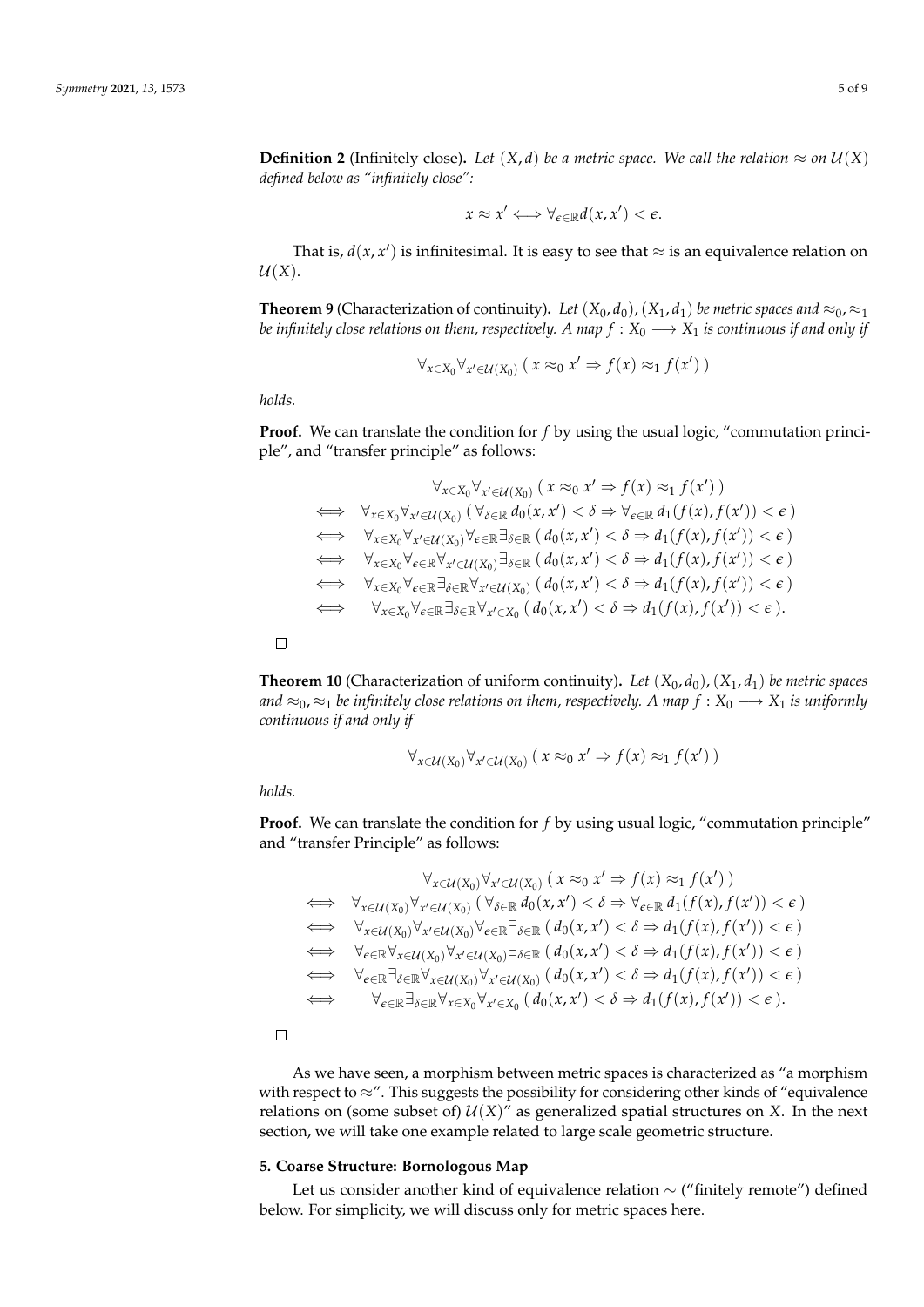**Definition 3** (Finitely remote). Let  $(X, d)$  be a metric space. We call the relation ∼ on  $U(X)$ *defined below as "finitely remote":*

$$
x \sim x' \Longleftrightarrow \exists_{R \in \mathbb{R}} d(x, x') < R.
$$

Note that we use ∃ instead of ∀, in contrast to "infinitely close". This kind of dual viewpoint will be proven to be useful in the geometric study of large scale structures, such as coarse geometry [\[5\]](#page-8-0).

In fact, we can prove that a "bornologous map", a central notion of a morphism for coarse geometry, can be characterized as "a morphism with respect to ∼", similar to how (uniform) continuity can be viewed as "a morphism with respect to  $\approx$ ".

**Definition 4** (Bornologous map). Let  $(X_0, d_0)$  and  $(X_1, d_1)$  be metric spaces. A map  $f : X_0 \longrightarrow$ *X*<sup>1</sup> *is called a bornologous map when*

$$
\forall_{R \in \mathbb{R}} \exists_{S \in \mathbb{R}} \forall_{x \in X_0} \forall_{x' \in X_0} (d_0(x, x') < R \Rightarrow d_1(f(x), f(x')) < S)
$$

*holds.*

**Theorem 11** (Characterization of bornologous map). Let  $(X_0, d_0)$ ,  $(X_1, d_1)$  be metric spaces *and*  $∼_0$ ,  $∼_1$  *be finitely remote relations on them, respectively. A map*  $f : X_0 \longrightarrow X_1$  *is bornologous if and only if*

$$
\forall_{x \in \mathcal{U}(X_0)} \forall_{x' \in \mathcal{U}(X_0)} (x \sim_0 x' \Rightarrow f(x) \sim_1 f(x'))
$$

*holds.*

**Proof.** We can translate the condition for *f* by using the usual logic, "commutation principle", and "transfer principle" as follows:

$$
\forall_{x \in \mathcal{U}(X_0)} \forall_{x' \in \mathcal{U}(X_0)} (x \sim_0 x' \Rightarrow f(x) \sim_1 f(x'))
$$
  
\n
$$
\iff \forall_{x \in \mathcal{U}(X_0)} \forall_{x' \in \mathcal{U}(X_0)} (\exists_{R \in \mathbb{R}} d_0(x, x') < R \Rightarrow \exists_{S \in \mathbb{R}} d_1(f(x), f(x')) < S)
$$
  
\n
$$
\iff \forall_{x \in \mathcal{U}(X_0)} \forall_{x' \in \mathcal{U}(X_0)} \forall_{R \in \mathbb{R}} \exists_{S \in \mathbb{R}} (d_0(x, x') < R \Rightarrow d_1(f(x), f(x')) < S)
$$
  
\n
$$
\iff \forall_{R \in \mathbb{R}} \forall_{x \in \mathcal{U}(X_0)} \forall_{x' \in \mathcal{U}(X_0)} \exists_{S \in \mathbb{R}} (d_0(x, x') < R \Rightarrow d_1(f(x), f(x')) < S)
$$
  
\n
$$
\iff \forall_{R \in \mathbb{R}} \exists_{S \in \mathbb{R}} \forall_{x \in \mathcal{U}(X_0)} \forall_{x' \in \mathcal{U}(X_0)} (d_0(x, x') < R \Rightarrow d_1(f(x), f(x')) < S)
$$
  
\n
$$
\iff \forall_{R \in \mathbb{R}} \exists_{S \in \mathbb{R}} \forall_{x \in X_0} \forall_{x' \in X_0} (d_0(x, x') < R \Rightarrow d_1(f(x), f(x')) < S).
$$

 $\Box$ 

#### <span id="page-5-0"></span>**6. The Notion of** U**-Space and the Category** U*Space*

Based on the characterizations of topological and coarse geometrical structure, we introduce the notion of  $U$ -space.

**Definition 5** ( $U$ -space). A  $U$ -space is a triple  $(X, K, \leadsto)$  consisting of a set  $X$ , a subset  $K$  of  $U(X)$ , *which includes*  $X$  as a subset, and a preorder  $\rightsquigarrow$  defined on K.

When the preorder  $\rightsquigarrow$  is an equivalence relation, i.e., a preorder satisfying symmetry, we call the *U*-space symmetric. A symmetric *U*-space  $(X, K, \leadsto)$  is called uniform if  $K = U(X)$ . The "infinitely close" relation and the "finitely remote" relation provide the simplest examples of uniform  $U$ -space structure.

Actually, any topological space  $X$  with the set of open sets  $T$  can be viewed as  $U$ -space  $(X, \mathcal{U}(X), \rightarrow)$  where  $x \rightarrow x'$  denotes the preorder " $\forall O \in T$   $x \in \mathcal{U}(O) \implies x' \in \mathcal{U}(O)$ ". If  $(X, T)$  is a Hausdorff space, we can construct the symmetric U-space  $(X, K, \leadsto)$ , where *K* denotes

$$
K = \{x \in \mathcal{U}(X) | \exists x_0 \in X \, x \to x'\}
$$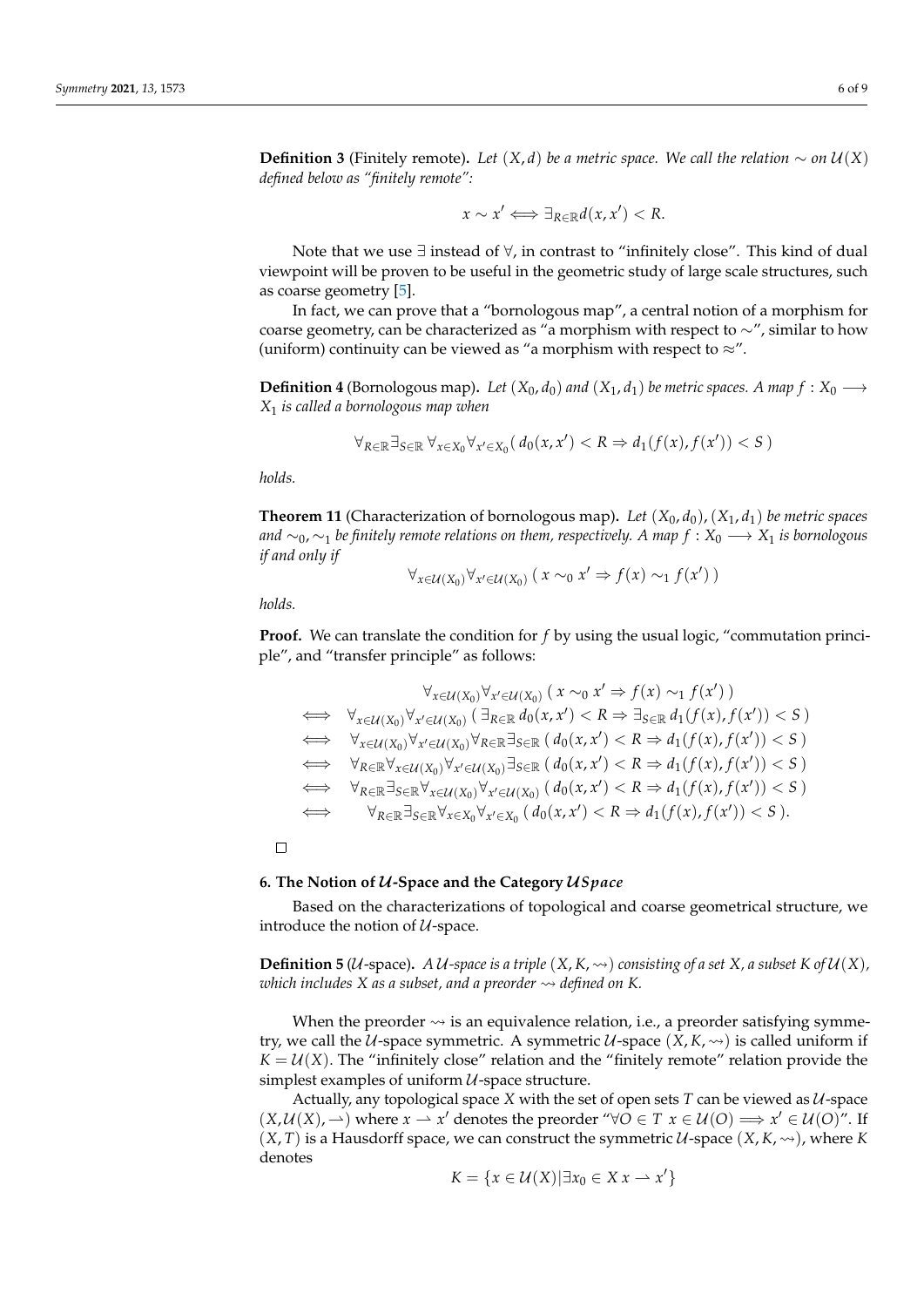and  $x \rightsquigarrow x'$  is defined as the relation " $\exists x_0 \in X \ x_0 \rightarrow x \& x_0 \rightarrow x'.$ " The transitivity of  $\rightarrow$ follows from the fact that if  $(X, T)$  is Hausdorff,  $x_0 \rightharpoonup x$  and  $x'_0 \rightharpoonup x$  imply  $x_0 = x'_0$  for all  $x_0, x'_0 \in X$ . In fact, the preorder  $\leadsto$  becomes an equivalence relation.

The concept of  $U$ -space will provide a general framework to unify various spatial structure, such as topological structure and coarse structure. The notion of morphism between  $U$ -spaces is defined as follows:

**Definition 6** (*U*-spatial morphism). Let  $(X_0, K_0, \leadsto_0)$  and  $(X_1, K_1, \leadsto_1)$  be *U*-spaces. A func*tion*  $f: X_0 \to X_1$  *is called a U-spatial morphism from*  $(X_0, K_0, \leadsto_0)$  *to*  $(X_1, K_1, \leadsto_1)$  *when*  $f(K_0)$  ⊂  $K_1$  *and* 

$$
x \rightsquigarrow_0 x' \Longrightarrow f(x) \rightsquigarrow_1 f(x')
$$

*holds for any*  $x, x' \in K_0$ .

The uniform continuous maps and bornologous maps between metric spaces are nothing but  $U$ -spatial morphisms between corresponding uniform  $U$ -spaces. The notion of continuous maps between Hausdorff spaces can be characterized as  $U$ -spatial morphisms between the corresponding symmetric  $U$ -spaces.

**Definition 7** (Category U*Space*)**.** *The category* U*Space is a category whose objects are* U*-spaces and whose morphisms are* U*-spatial morphisms.*

**Definition 8.** Let  $(X_0, K_0, \leadsto_0)$  and  $(X_1, K_1, \leadsto_1)$  be U-spaces. The U-space  $(X_0 \times X_1, K_0 \times$  $K_1$ ,  $\rightsquigarrow$ ), where the preorder  $\rightsquigarrow$  is defined as

$$
(x_0, x_1) \rightsquigarrow (x'_0, x'_1) \Longleftrightarrow x_0 \rightsquigarrow_0 x'_0 \& x_1 \rightsquigarrow_1 x'_1,
$$

*is called the product*  $U$ -space of  $(X_0, K_0, \leadsto_0)$  and  $(X_1, K_1, \leadsto_1)$ *.* 

**Theorem 12.** *The projections become* U*-spatial morphisms. The diagram consisting of two* U*spaces, the product space of them, and projections becomes a product in* U*Space.*

**Proof.** Easy.

**Definition 9** (Exponential U-space). Let  $(X_0, K_0, \leadsto_0)$  and  $(X_1, K_1, \leadsto_1)$  be U-spaces. We *denote the set of all U-spatial morphisms from*  $X_0$  *to*  $X_1$  *as*  $[X_1^{X_0}]$ *, which is the subset of*  $X_1^{X_0}$ *. The*  $\alpha$  *restriction of*  $ev_{X_0,X_1}: X_0 \times X_1^{X_0} \longrightarrow X_1$  *onto*  $X_0 \times [X_1^{X_0}] \longrightarrow X_1$  *is denoted as*  $[ev_{X_0,X_1}]$ *. The* U-space  $([X_1^{X_0}], K, \rightsquigarrow)$  , where K is defined as the subset of  $\mathcal{U}([X_1^{X_0}])$  ,

 $K = \{f | \forall x \in K_0[ev_{X_0,X_1}](x,f) \in K_1 \text{ and } x \rightarrow 0 \text{ } x' \Longrightarrow [ev_{X_0,X_1}](x,f) \rightarrow 1 [ev_{X_0,X_1}](x,f') \}$ 

*and is defined as*

$$
f \rightsquigarrow f' \Longleftrightarrow \forall x \in K_0 \ [ev_{X_0,X_1}](x,f) \rightsquigarrow_1 [ev_{X_0,X_1}](x,f'),
$$

*is called the exponential*  $U$ -space from  $(X_0, K_0, \rightsquigarrow_0)$  *to*  $(X_1, K_1, \rightsquigarrow_1)$ *.* 

**Theorem 13.** Let  $(X_0, K_0, \leadsto_0)$  and  $(X_1, K_1, \leadsto_1)$  be U-spaces and  $([X_1^{X_0}], K, \leadsto)$  be the exponen*tial* U-space from  $(X_0, K_0, \leadsto_0)$  to  $(X_1, K_1, \leadsto_1)$ . The morphism  $[ev_{X_0, X_1}] : X_0 \times [X_1^{X_0}] \longrightarrow X_1$ , *the restriction of evX*0,*X*<sup>1</sup> *, is a* U*-spatial morphism. Moreover, it becomes an evaluation in* U*Space* and  $[X_1^{X_0}]$  is an exponential in US pace.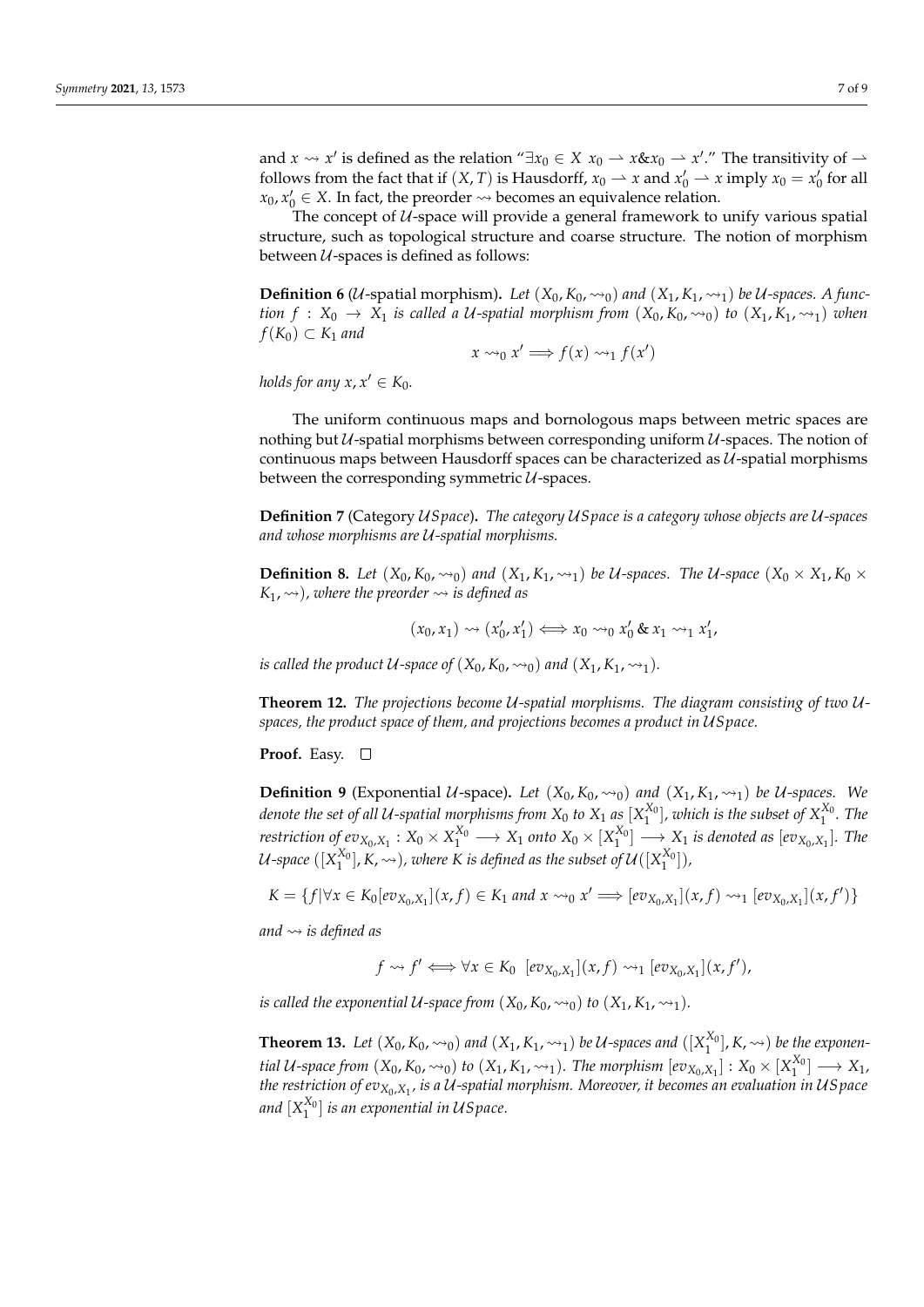**Proof.** First, we prove that  $[ev_{X_0,X_1}]$  is a  $U$ -spatial morphism: For any  $(x, f) \in K_0 \times K$ ,  $[ev_{X_0,X_1}](x, f)$  is in  $K_1$  since  $x \in K_0$  and  $f \in K$ . Suppose that  $(x, f), (x', f') \in K_0 \times K$  and  $(x, f) \rightsquigarrow (x', f'),$  that is,  $x, x' \in K_0$ ,  $f, f' \in K$ ,  $x \rightsquigarrow x'$  and  $f \rightsquigarrow f'.$  Then, we have

$$
[ev_{X_0,X_1}](x,f) \leadsto [ev_{X_0,X_1}](x,f')
$$

since  $f \rightsquigarrow f'$ . We also have

$$
[ev_{X_0,X_1}](x,f') \rightsquigarrow [ev_{X_0,X_1}](x',f')
$$

since  $f' \in K$ . Hence,  $[ev_{X_0, X_1}](x, f) \rightsquigarrow [ev_{X_0, X_1}](x', f').$ 

Next, we prove that  $[ev_{X_0,X_1}] : X_0 \times [X_1^{X_0}] \longrightarrow X_1$  becomes an evaluation in US pace, and  $[X_1^{X_0}]$  is an exponential in  $USpace$ : Let  $(X_2, K_2, \rightsquigarrow_2)$  be any  $\mathcal U$ -space and  $f: X_0 \times X_2 \longrightarrow$ *X*<sub>1</sub> be any *U*-spatial morphism. Consider the lambda conversion  $\hat{f} : X_2 \longrightarrow X_1^{X_0}$ . By assumption that  $f$  is  $U$ -spatial,

$$
(x,c),(x',c')\in K_0\times K_2\& (x,c)\leadsto (x',c')\Longrightarrow f(x,c),f(x',c')\in K_1\& f(x,c)\leadsto_1 f(x',c')
$$

holds, where  $\rightsquigarrow$  denote the preorder on  $K_0 \times K_2$ . It is equivalent to the statement that  $c, c' \in K_2$  and  $c \rightarrow z$  *c*' implies that

$$
x, x' \in K_0 \& x \rightsquigarrow_0 x' \Longrightarrow \hat{f}(c)(x), \hat{f}(c')(x') \in K_1 \& \hat{f}(c)(x) \rightsquigarrow_1 \hat{f}(c')(x').
$$

Applying the implication above for the case  $c = c' \in X_2$ , we have  $\hat{f}(c) \in [X_1^{X_0}]$ . Hence, we can replace  $\hat{f}: X_2 \longrightarrow X_1^{X_0}$  with  $[\hat{f}]: X_2 \longrightarrow [X_1^{X_0}]$  by restricting the codomain to the image of  $\hat{f}$ . Moreover, we can also prove that  $[\hat{f}]$  is  $\mathcal{U}$ -spatial from the implication: By the implication above, we have  $[f](c)$ ,  $[f](c') \in K$  and  $[f](c) \rightsquigarrow [f](c')$  when  $c, c' \in K_2$  and  $c \rightarrow 2$   $c'$ . This means that  $[\hat{f}]$  is  $\hat{U}$ -spatial.

It is easy to show that this  $[\hat{f}]$  is the unique  $\mathcal{U}$ -spatial morphism from  $X_2$  to  $[X_1^{X_0}]$ satisfying  $[ev_{X_0,X1}] \circ (1_{X_0} \times [\hat{f}]) = f$ . This completes the proof.

Combining the two theorems above, we have:

**Theorem 14.** *The category* U*Space is a Cartesian closed category.*

**Author Contributions:** Conceptualization, H.S. and J.N.; Investigation, H.S. and J.N.; Methodology, H.S.; Writing—original draft, H.S.; Writing—review & editing, J.N. All authors have read and agreed to the published version of the manuscript.

**Funding:** This work was partially supported by Research Origin for Dressed Photon, JSPS KAKENHI (grant number 19K03608 and 20H00001) and JST CREST (JPMJCR17N2).

**Institutional Review Board Statement:** Not applicable.

**Informed Consent Statement:** Not applicable.

**Acknowledgments:** The authors would like to express their sincere thanks to Anders Kock and Edward Nelson for their encouragements. They are grateful to Hiroshi Ando, Izumi Ojima, Kazuya Okamura, Misa Saigo, Hiroki Sako, and Ryokichi Tanaka for the fruitful discussions and comments.

**Conflicts of Interest:** The authors declare no conflict of interest.

#### **References**

- <span id="page-7-0"></span>1. MacLane, S. *Categories for the Working Mathematician*, 2nd ed.; Springer: Berlin/Heidelberg, Germany; New York, NY, USA, 1998.
- <span id="page-7-1"></span>2. Robinson, A. *Non-Standard Analysis*; North Holland: Amsterdam, The Netherlands, 1966.
- <span id="page-7-2"></span>3. Kock, A.; Mikkelsen, J. Topos-theoretic factorization of nonstandard extensions. In *Victoria Symposium on Nonstandard Analysis*; Lecture Notes in Mathematics; Springer: Berlin/Heidelberg, Germany, 1974; Volume 369, pp. 122–143.
- <span id="page-7-3"></span>4. Nelson, E. Internal set theory: A new approach to nonstandard analysis. *Bull. Am. Math. Soc.* **1977**, *83*, 1165–1198. [\[CrossRef\]](http://doi.org/10.1090/S0002-9904-1977-14398-X)